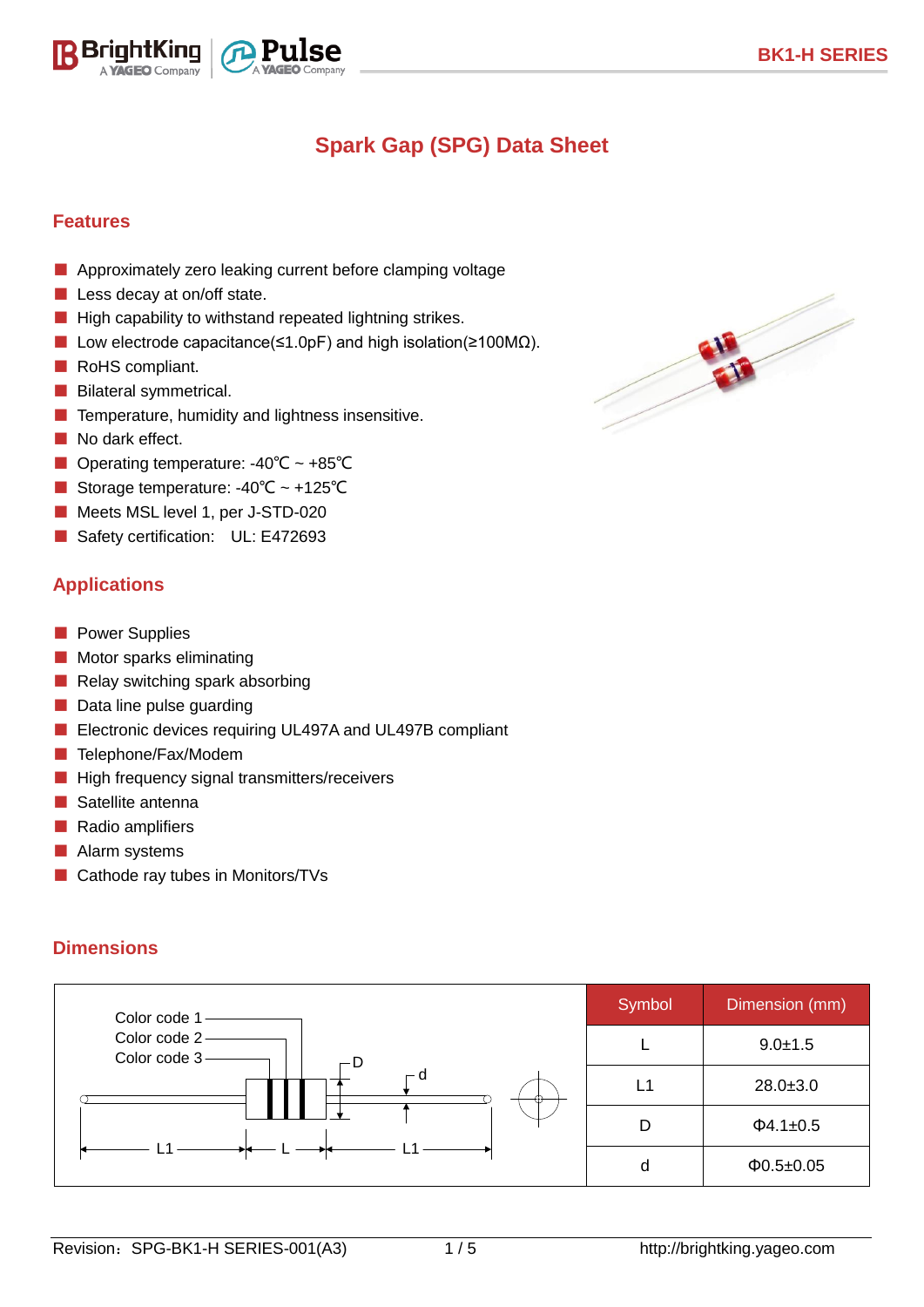### **Electrical Characteristics**

| <b>Part Number</b> | <b>Type</b><br>$\left( 1\right)$ | <b>DC</b><br>Spark-over<br>Voltage | <b>Minimum</b><br><b>Insulation</b><br><b>Resistance</b> |                             | <b>Maximum</b><br>Capacitance<br>$(1$ KHz-6 $V_{MAX}$ | <b>Surge</b><br>Current   | <b>AC</b><br>Withstanding |
|--------------------|----------------------------------|------------------------------------|----------------------------------------------------------|-----------------------------|-------------------------------------------------------|---------------------------|---------------------------|
|                    |                                  | Vs(V)                              | <b>Test</b><br>Voltage(V)                                | <b>IROHM</b><br>$(M\Omega)$ | C(pt)                                                 | Capacity<br>$(8/20\mu s)$ | Voltage                   |
| BK12005002         | H                                | $1000+20%$                         | 500                                                      | 100                         | 1.0                                                   | 1500A                     |                           |
| BK12007502         | H                                | $1500+20%$                         | 500                                                      | 100                         | 1.0                                                   | 1500A                     |                           |
| BK12009002         | H                                | 1800±20%                           | 500                                                      | 100                         | 1.0                                                   | 1500A                     |                           |
| BK12010002         | H                                | 2000±20%                           | 500                                                      | 100                         | 1.0                                                   | 1500A                     |                           |
| BK12012002         | H                                | 2400±20%                           | 500                                                      | 100                         | 1.0                                                   | 1500A                     | AC1200V, 3sec.            |
| BK12013502         | H                                | 2700±20%                           | 500                                                      | 100                         | 1.0                                                   | 1500A                     | AC1200V, 3sec.            |
| BK12015002         | H                                | 3000±20%                           | 500                                                      | 100                         | 1.0                                                   | 1500A                     | AC1500V, 3min.            |
| BK12018002         | H                                | 3600±20%                           | 500                                                      | 100                         | 1.0                                                   | 1500A                     | AC1800V, 3sec.            |
| BK12020002         | H                                | 4000±20%                           | 500                                                      | 100                         | 1.0                                                   | 1500A                     | AC1800V, 3sec.            |
| BK12022502         | H                                | $4500+20%$                         | 500                                                      | 100                         | 1.0                                                   | 1500A                     | AC2000V, 1min.            |
| BK12025002         | H                                | 5000±20%                           | 500                                                      | 100                         | 1.0                                                   | 1500A                     | AC2000V, 1min.            |

 $\overline{a}$ 

Note:① Specific code by request.

### **Color Code**

| <b>Part Number</b> | <b>Type</b> | <b>Color Code 1</b> | <b>Color Code 2</b> | <b>Color Code 3</b> |
|--------------------|-------------|---------------------|---------------------|---------------------|
| BK12005002         | H           | <b>Brown</b>        | <b>Black</b>        | Red                 |
| BK12007502         | H           | <b>Brown</b>        | Green               | Red                 |
| BK12009002         | H           | <b>Brown</b>        | Gray                | Red                 |
| BK12010002         | H           | Red                 | <b>Black</b>        | Red                 |
| BK12012002         | H           | Red                 | Yellow              | Red                 |
| BK12013502         | H           | Red                 | Purple              | Red                 |
| BK12015002         | H           | Orange              | <b>Black</b>        | Red                 |
| BK12018002         | H           | Orange              | <b>Blue</b>         | Red                 |
| BK12020002         | H           | Yellow              | <b>Black</b>        | Red                 |
| BK12022502         | H           | Yellow              | Green               | Red                 |
| BK12025002         | H           | Green               | <b>Black</b>        | Red                 |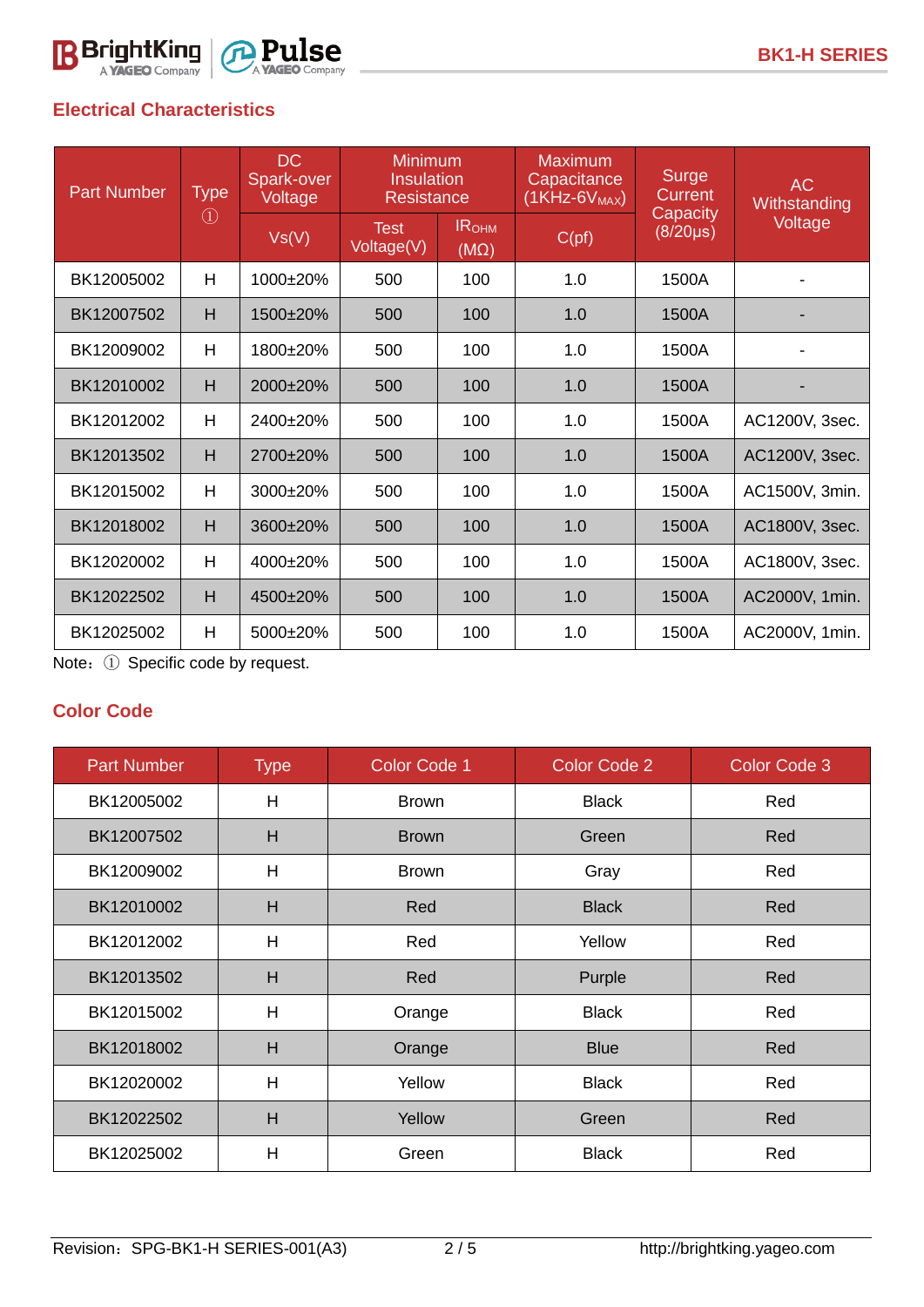### **Test Methods and Results**

| <b>Items</b>                     | <b>Test Method</b>                                                                                                                                                        | <b>Standard</b>                          |  |  |
|----------------------------------|---------------------------------------------------------------------------------------------------------------------------------------------------------------------------|------------------------------------------|--|--|
| DC Spark-over<br>Voltage         | Measure starting discharge voltage (Vs) by<br>gradually increasing applied DC voltage. Test<br>current is 0.5mA max. And the DC voltage<br>ascends up within 500V/second. |                                          |  |  |
| Insulation<br>Resistance         | Measure the insulation resistance across the<br>terminal at regular voltage. But the test voltage<br>doesn't over the DC spark-over voltage.                              | Meet specified value.                    |  |  |
| Capacitance                      | Measure the electrostatic capacitance by<br>applying a voltage of less than 6V (at 1KHz)<br>between terminals.                                                            |                                          |  |  |
| <b>Surge Current</b><br>Capacity | Charge a 1.2/50µs & 8/20µs, 1500A, and apply<br>it to the sample. Do this 10 time.                                                                                        | No crack and no failures                 |  |  |
| Surge Life                       | Apply a standard impulse current (8/20µs of<br>100A) for 300 times at 60 seconds intervals.                                                                               |                                          |  |  |
| <b>Cold Resistance</b>           | Measurement after -40°C/1000 HRS & normal<br>temperature/2 HRS.                                                                                                           |                                          |  |  |
| <b>Heat Resistance</b>           | Measurement after 125°C/1000 HRS & normal<br>temperature/2 HRS.                                                                                                           | Features are conformed to rated<br>spec. |  |  |
| <b>Humidity Resistance</b>       | Measurement after humidity 90~95°C(45°C)<br>/1000 HRS & normal temperature/2 HRS.                                                                                         |                                          |  |  |
| <b>Temperature Cycle</b>         | 10 times repetition of cycle -40°C/30min<br>$\rightarrow$ normal, temp/2 min $\rightarrow$ 125°C/30min,<br>measurement after normal temp/2 HRS.                           |                                          |  |  |
| <b>Solder Ability</b>            | Apply flux and immerse in molten solder<br>230±5°C for 3sec up to the point of 1.5mm from<br>body. Check for solder adhesion.                                             | Lead wire is evenly covered by solder.   |  |  |
| Solder Heat                      | Measurement after lead wire is dipped up to<br>the point of 1.5mm from body into 260±5°C<br>solder for 10sec.                                                             | Conformed to rated spec.                 |  |  |
| Pull Strength                    | Apply 0.5kg load for 10sec.                                                                                                                                               | Lead shall not pull out to snap.         |  |  |
| <b>Flexural Strength</b>         | Bend lead wire at the point of 2mm from body<br>under 0.25 load and back to its original point.<br>Repeat 1 time.                                                         |                                          |  |  |

 $\overline{a}$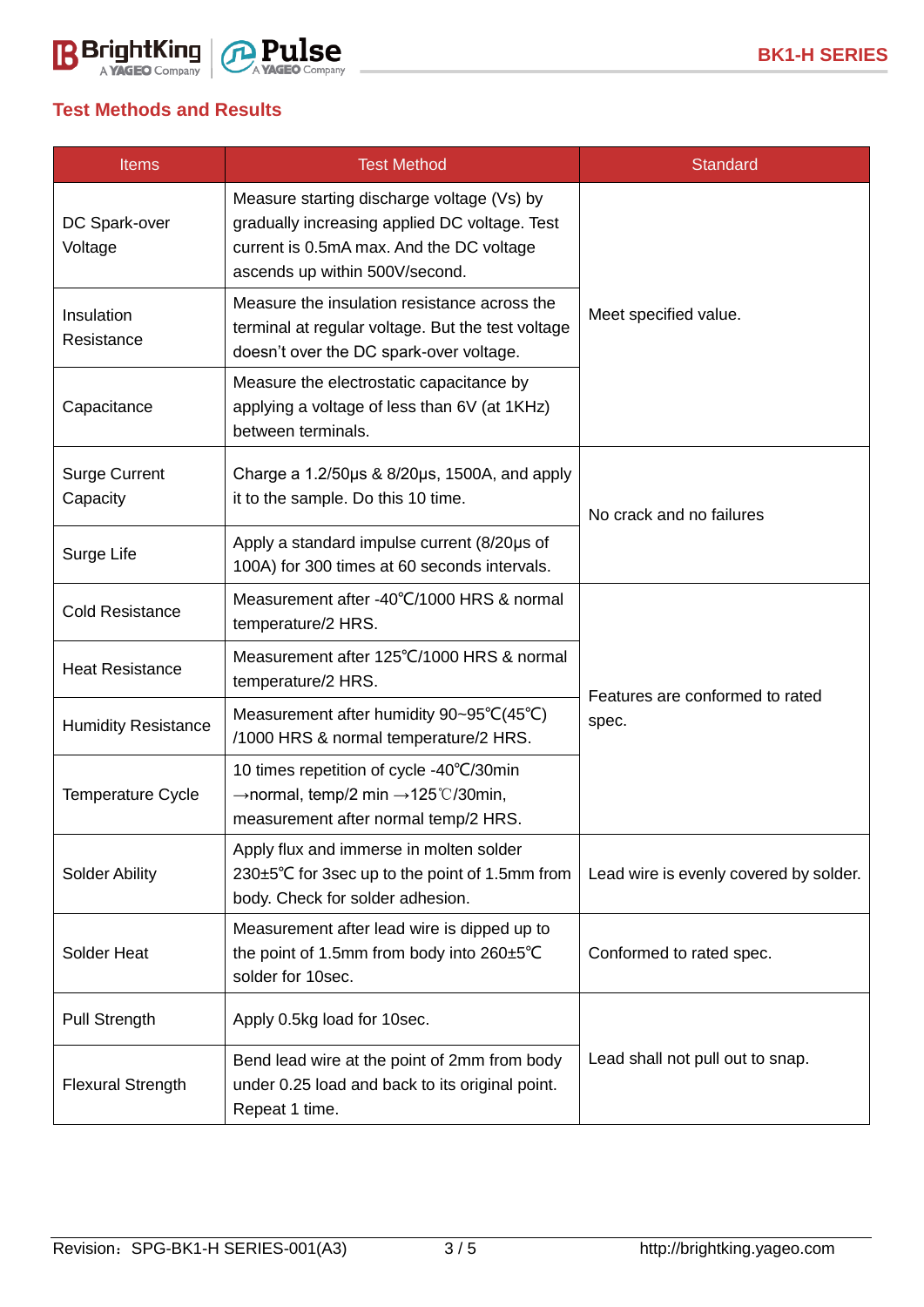

VAGEO Company



 $\overline{a}$ 

1) Time shown in the above figures is measured from the point when chip surface reaches temperature.

2) Temperature difference in high temperature part should be within 110℃.

3) After soldering, do not force cool, allow the parts to cool gradually.

### Hand Soldering

Solder iron temperature: 350±5℃ Heating time: 3 seconds max.

#### General attention to soldering

● High soldering temperatures and long soldering times can cause leaching of the termination, decrease in adherence strength, and the change of characteristic may occur.

● For soldering, please refer to the soldering curves above. However, please keep exposures to temperatures exceeding 200℃ to fewer than 50 seconds.

● Please use a mild flux (containing less than 0.2wt% CI). Also, if the flux is water soluble, be sure to wash thoroughly to remove any residue from the underside of components that could affect resistance.

#### **Cleaning**

When using ultrasonic cleaning, the board may resonate if the output power is too high. Since this vibration can cause cracking or a decrease in the adherence of the termination, we recommend that you use the conditions below.

Frequency: 40kHz max.

Output power: 20W/liter

Cleaning time: 5 minutes max.